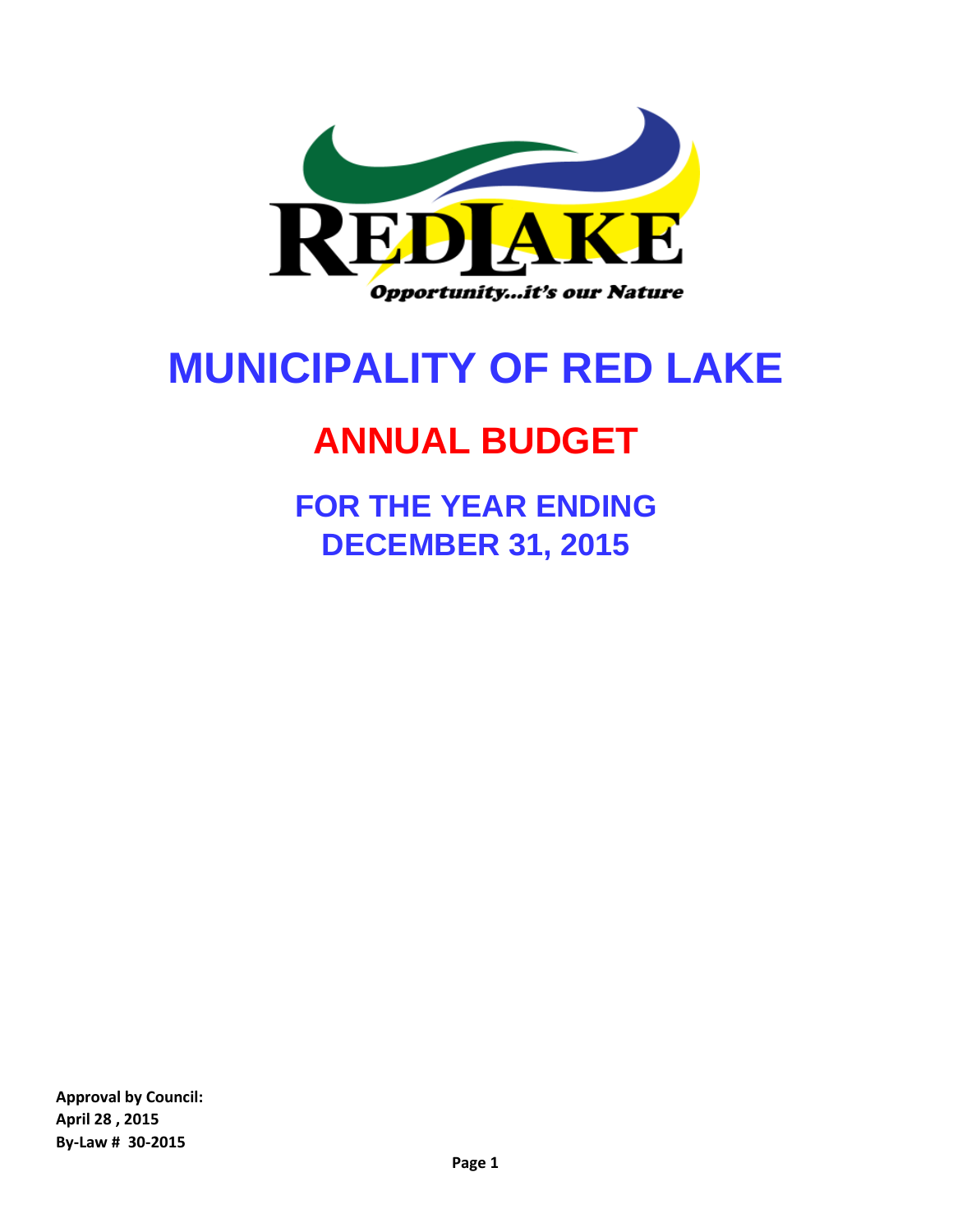

#### **MUNICIPALITY OF RED LAKE ANNUAL BUDGET FOR THE YEAR ENDING DECEMBER 31, 2015**

### **TABLE OF CONTENTS**

| Page |
|------|
|      |
| 3    |
| 4    |
| 5    |
| 6    |
| 7    |
| 8    |
| 9    |
|      |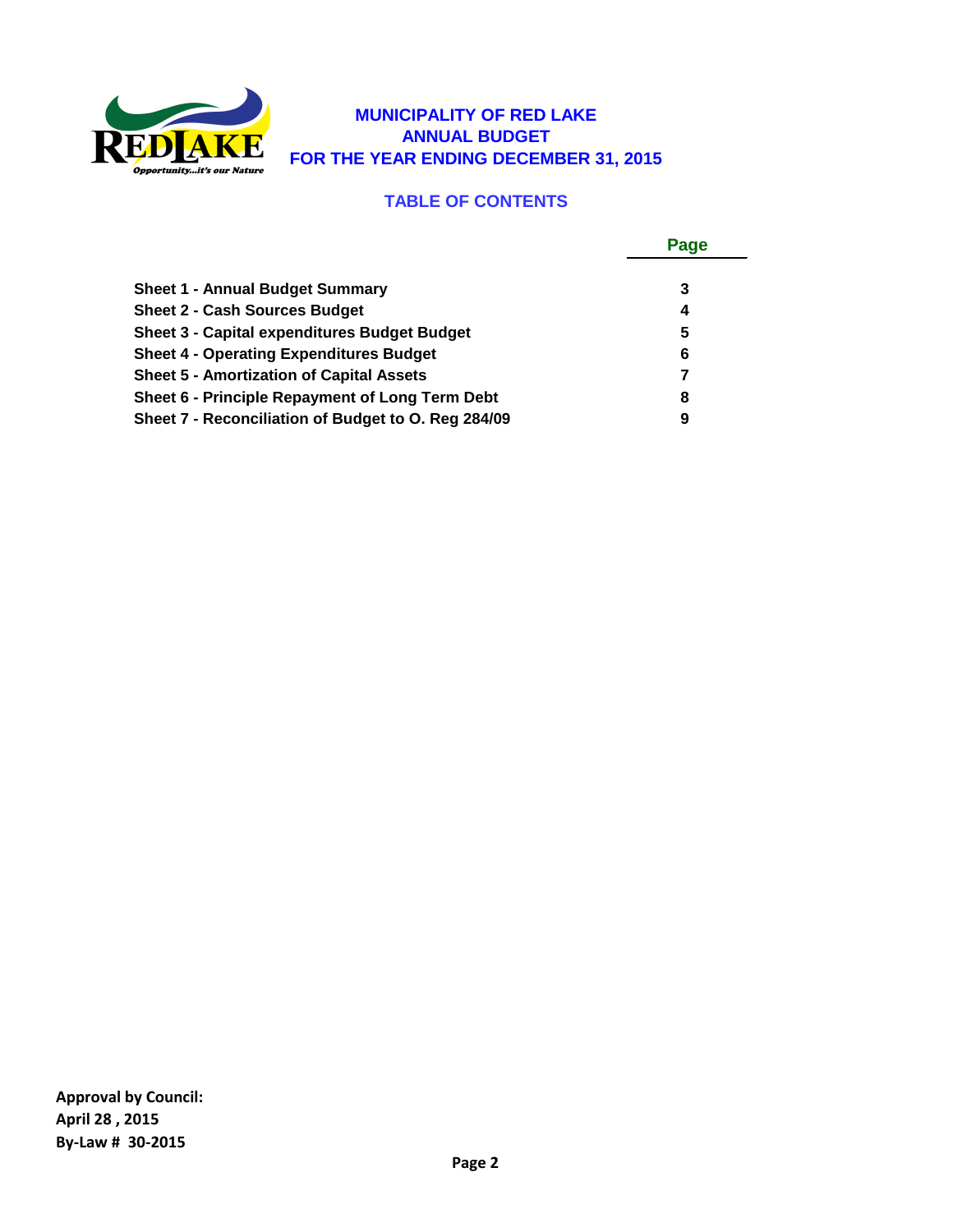

#### **MUNICIPALITY OF RED LAKE ANNUAL BUDGET SUMMARY FOR THE YEAR ENDING DECEMBER 31, 2015**

| <b>CASH SOURCES</b>                |    | 2015           |    | 2014       |    | 2013       |
|------------------------------------|----|----------------|----|------------|----|------------|
| <b>OPERATING</b>                   | S  | 16,388,057     | S  | 15,908,214 | S  | 16,074,277 |
| <b>CAPITAL</b>                     |    | 1,510,972      |    | 7,920,576  |    | 6,126,274  |
| <b>TERM DEBT PROCEEDS</b>          |    | 2,016,337      |    | 867,604    |    | 0          |
| <b>RESERVE AND FUNDS TRANSFERS</b> |    | 115,564        |    | 415,971    |    | 886,756    |
| (From Sheet 2)                     |    |                |    |            |    |            |
| <b>TOTAL CASH SOURCES</b>          |    | 20,030,930     |    | 25,112,365 |    | 23,087,307 |
| <b>CASH REQUIREMENTS</b>           |    |                |    |            |    |            |
| <b>CAPITAL</b>                     |    | 3,154,279      |    | 8,209,896  |    | 6,613,029  |
| (From Sheet 3)                     |    |                |    |            |    |            |
| <b>OPERATING</b>                   |    | 16,876,651     |    | 16,902,469 |    | 16,473,807 |
| (From Sheet 4)                     |    |                |    |            |    |            |
| <b>TOTAL CASH REQUIREMENTS</b>     |    | 20,030,930     |    | 25,112,365 |    | 23,086,836 |
| <b>PROJECTED SURPLUS (DEFICIT)</b> | \$ | $\blacksquare$ | \$ | $\bf{0}$   | \$ | 471        |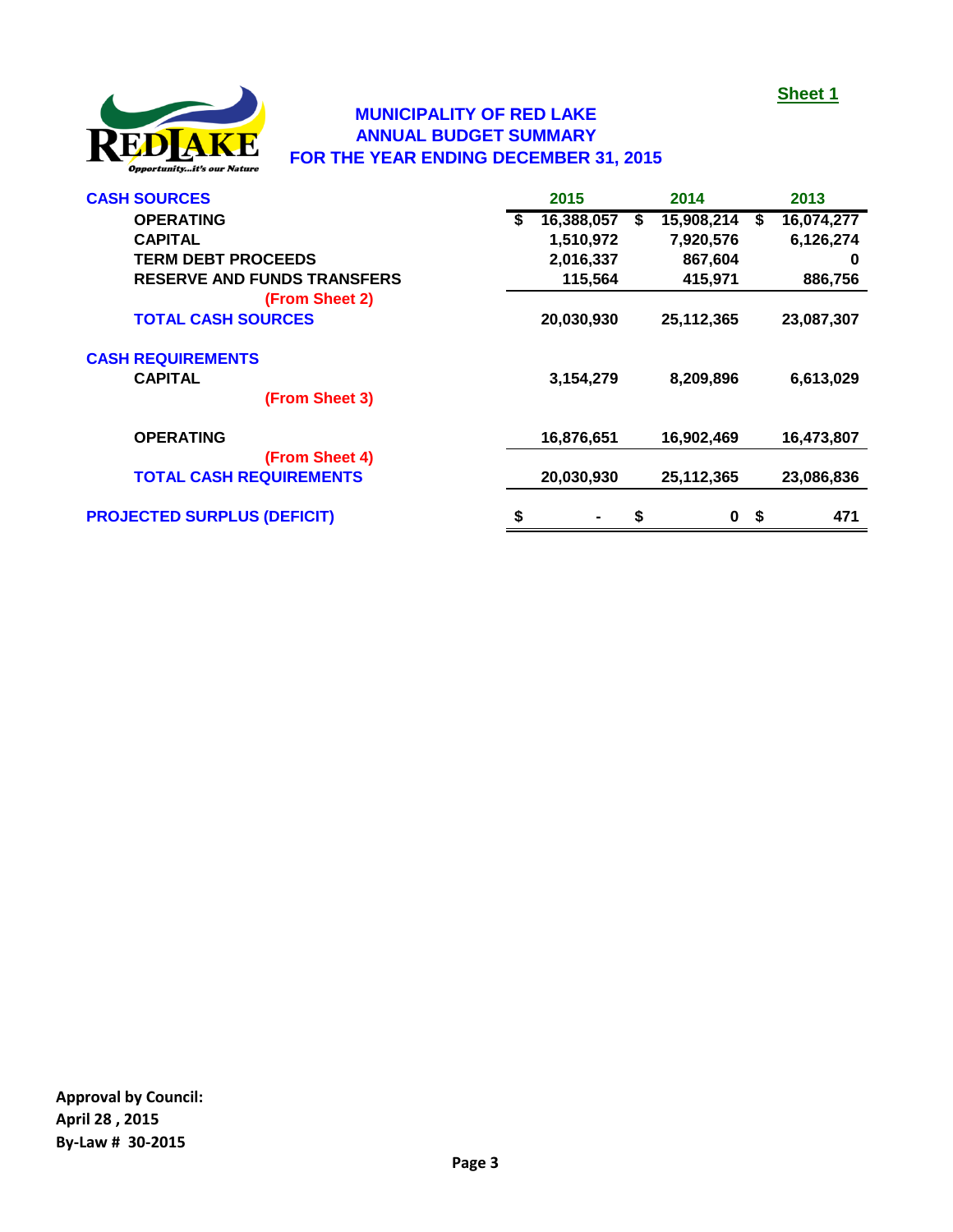

#### **MUNICIPALITY OF RED LAKE CASH SOURCES BUDGET FOR THE YEAR ENDING DECEMBER 31, 2015**

| <b>REVENUE</b>                       | 2015             | 2014             | 2013             |
|--------------------------------------|------------------|------------------|------------------|
| <b>TAXATION</b>                      |                  |                  |                  |
| <b>Taxation</b>                      | \$<br>7,847,588  | \$<br>7,296,025  | \$<br>7,451,863  |
| <b>Taxation Adjustments</b>          | (260,000)        | (260,000)        | (210,000)        |
| <b>Grants In Lieu of Taxation</b>    | 383,019          | 374,225          | 356,634          |
|                                      | 7,970,607        | 7,410,250        | 7,598,497        |
| <b>OPERATING GRANTS</b>              |                  |                  |                  |
| <b>Ontario Operating Grants</b>      | 1,945,284        | 2,096,176        | 2,299,666        |
| <b>KDSB Funding</b>                  | 876,884          | 805,975          | 817,832          |
|                                      | 2,822,168        | 2,902,151        | 3,117,498        |
| <b>CAPITAL GRANTS</b>                |                  |                  |                  |
| <b>Ontario Conditional Grants</b>    | 1,047,483        | 1,289,908        | 250,000          |
| <b>Canada Conditional Grants</b>     | 0                | 1,039,008        | 428,035          |
| <b>Federal Gas Tax Funding</b>       | 463,490          | 591,660          | 448,239          |
| <b>Donations</b>                     | 0                | 5,000,000        | 5,000,000        |
|                                      | 1,510,972        | 7,920,576        | 6,126,274        |
| <b>OTHER OPERATING REVENUE</b>       |                  |                  |                  |
| <b>User Fees and Charges</b>         | 5,089,357        | 5,049,778        | 4,757,897        |
| <b>Licenses and Permits</b>          | 89,000           | 88,535           | 122,485          |
| <b>Recreation</b>                    | 147,925          | 152,200          | 160,650          |
| <b>Service Charges and Penalties</b> | 222,500          | 178,000          | 175,000          |
| <b>Investment</b>                    | 46,500           | 42,300           | 42,250           |
| <b>Municipal Asset Sales</b>         | 0                | 85,000           | 100,000          |
|                                      | 5,595,282        | 5,595,813        | 5,358,282        |
| <b>TOTAL OPERATING CASH SOURCES</b>  | 17,899,030       | 23,828,790       | 22,200,551       |
| <b>PROCEEDS FROM LONG TERM DEBT</b>  | 2,016,337        | 867,604          | $\pmb{0}$        |
| <b>RESERVE AND FUND TRANSFERS</b>    |                  |                  |                  |
| <b>Capital Reserve</b>               | $\bf{0}$         | 0                | 142,076          |
| <b>Operating Reserve</b>             | 115,564          | 415,971          | 744,680          |
| <b>Trust Fund</b>                    | 0                | 0                | 0                |
|                                      | 115,564          | 415,971          | 886,756          |
| <b>TOTAL CASH SOURCES</b>            | \$<br>20,030,930 | \$<br>25,112,365 | \$<br>23,087,307 |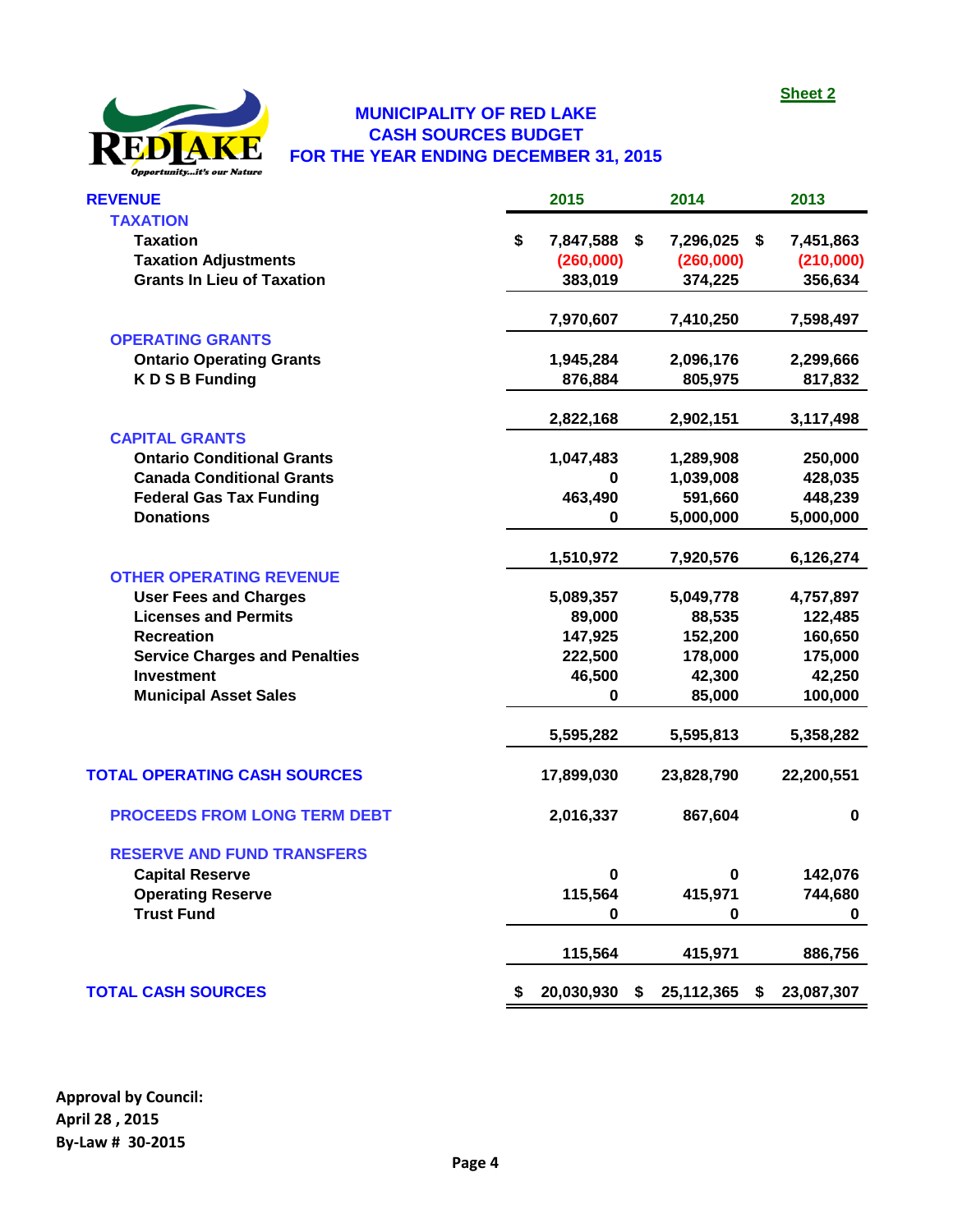

#### **MUNICIPALITY OF RED LAKE CAPITAL EXPENDITURES BUDGET FOR THE YEAR ENDING DECEMBER 31, 2015**

| <b>CAPITAL EXPENDITURES</b>           | 2015         | 2014            |    | 2013      |
|---------------------------------------|--------------|-----------------|----|-----------|
| <b>Administration</b>                 | \$<br>81,647 | \$<br>36,095    | S) | 154,565   |
| <b>Fire Department</b>                | 82,738       | 55,827          |    | 49,809    |
| <b>Public Works</b>                   | 636,995      | 296,500         |    | 190,525   |
| <b>Airport</b>                        | 42,723       | 621,800         |    | 170,111   |
| <b>Clinic</b>                         | 234,045      | 5,595,860       |    | 5,250,000 |
| <b>Cochenour Hall</b>                 | Ω            | 3,000           |    | 15,000    |
| <b>Community Center</b>               | 11,200       | 61,750          |    | 67,127    |
| <b>By-Law</b>                         | n            |                 |    | 92,794    |
| <b>Building and Planning Division</b> | 25,000       |                 |    |           |
| <b>Facilities</b>                     | 0            | 5,000           |    | 0         |
| <b>Municipal Building</b>             | n            | ŋ               |    | 77,108    |
| <b>Water Treatment Plant</b>          | 402,000      | 129,550         |    | 0         |
| Arena                                 | 5,800        | 47,500          |    | 11,420    |
| <b>Waste Disposal Site</b>            | 0            | 0               |    | 178,785   |
| <b>Recycling</b>                      | 205,000      | 263,801         |    |           |
| <b>Docks</b>                          | 156,032      | 117,024         |    | 0         |
| <b>Heritage Center</b>                |              |                 |    | 49,363    |
| Library                               | n            | O               |    | 14,094    |
| <b>Beaches</b>                        | Ω            | 7,500           |    | 15,815    |
| <b>Pharmcy</b>                        | 57,755       | O               |    | 0         |
| <b>Outdoor Rinks</b>                  | 22,000       | O               |    |           |
| <b>Parks</b>                          | 11,000       | O               |    | 4,375     |
| <b>Sanitary Sewer</b>                 | 194,100      | 68,113          |    | 45,000    |
| <b>Cemeteries</b>                     | 0            | 0               |    | 2,500     |
| <b>Recreation</b>                     | 81,257       | 0               |    | 30,138    |
| <b>Child Care</b>                     | 4,500        | Λ               |    | 3,700     |
| <b>Property Development</b>           | 900,487      | 900,576         |    | 190,800   |
| <b>TOTAL CAPITAL EXPENDITURES</b>     | 3,154,279    | \$<br>8,209,896 | S. | 6,613,029 |
| $(T_0$ Shoot 1)                       |              |                 |    |           |

**(To Sheet 1)**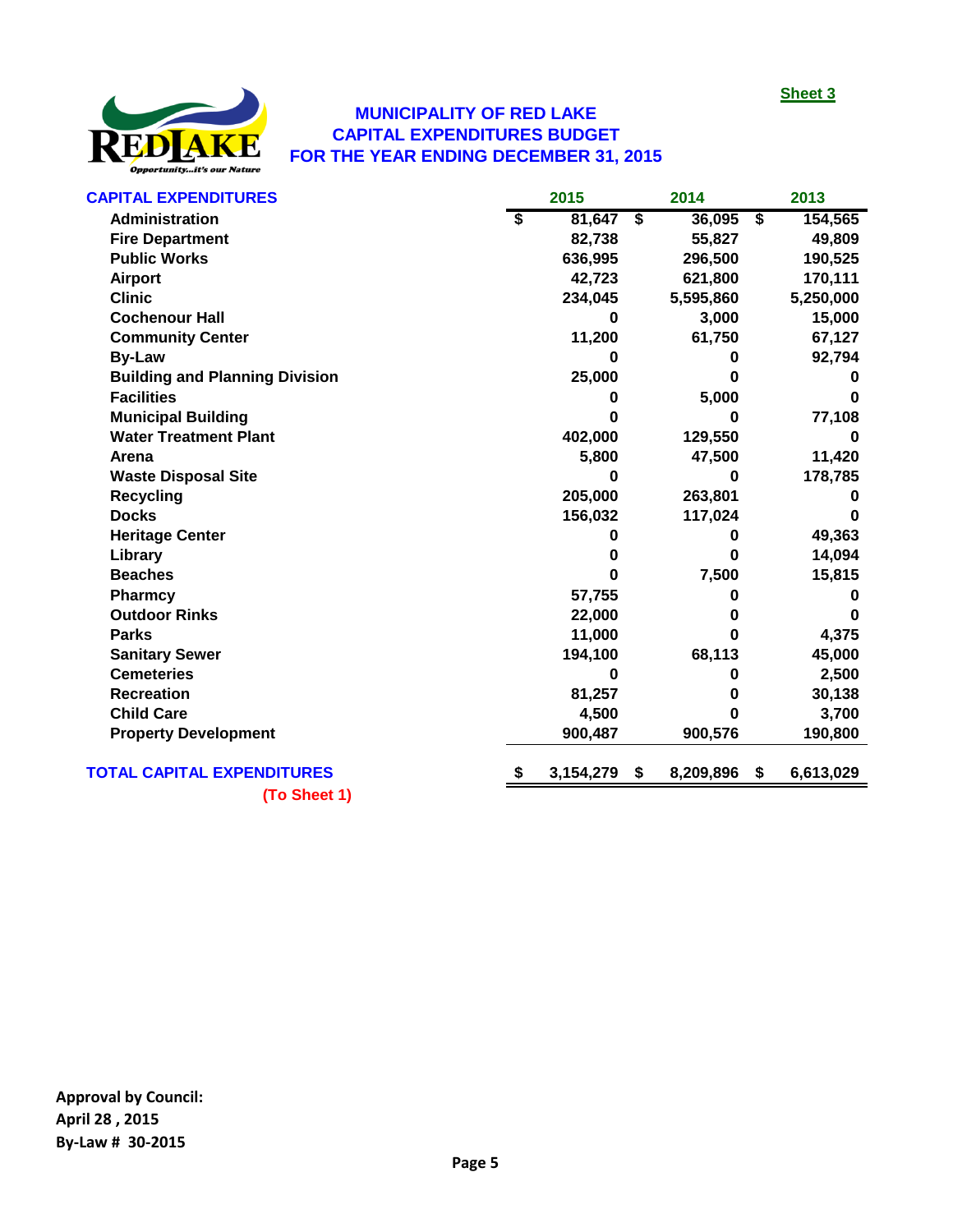

#### **MUNICIPALITY OF RED LAKE OPERATING EXPENDITURES BUDGET FOR THE YEAR ENDING DECEMBER 31, 2015**

| <b>OPERATING EXPENDITURES</b>                       |    | 2015        | 2014                                       | 2013        |
|-----------------------------------------------------|----|-------------|--------------------------------------------|-------------|
| <b>Administration</b>                               | \$ | 1,517,791   | $\overline{\mathbf{s}}$<br>1,501,000<br>\$ | 1,530,896   |
| <b>Council</b>                                      |    | 227,858     | 215,923                                    | 200,011     |
| <b>Fire Department</b>                              |    | 520,843     | 594,991                                    | 602,638     |
| <b>Police</b>                                       |    | 2,081,215   | 1,889,329                                  | 2,103,488   |
| <b>By-Law</b>                                       |    | 131,113     | 113,585                                    | 101,205     |
| <b>Public Works--Operations and Transportation</b>  |    | 3,109,779   | 3,128,307                                  | 3,122,595   |
| <b>Health and Safety</b>                            |    | 100,163     | 97,154                                     | 137,384     |
| <b>Operations Superintendent</b>                    |    | 127,607     | 126,367                                    | 122,647     |
| <b>Public Works--Environment Health</b>             |    | 3,976,813   | 4,333,487                                  | 4,153,420   |
| <b>Public Health</b>                                |    | 192,165     | 192,165                                    | 192,165     |
| <b>Health Committee</b>                             |    | 22,605      | 22,130                                     | 21,769      |
| <b>Ambulance</b>                                    |    | 312,600     | 347,757                                    | 322,889     |
| <b>Homeless Shelter</b>                             |    | 5,000       | $\bf{0}$                                   | 20,000      |
| <b>Social Housing</b>                               |    | 411,273     | 374,274                                    | 341,825     |
| <b>Ontario Works</b>                                |    | 129,594     | 125,988                                    | 119,726     |
| <b>Assistance to Aged Persons</b>                   |    | 430,080     | 397,250                                    | 378,270     |
| <b>Child Care Assistance</b>                        |    | 47,971      | 50,176                                     | 44,907      |
| <b>Child Care Services</b>                          |    | 1,601,446   | 1,586,252                                  | 1,559,300   |
| <b>Recreation Programs</b>                          |    | 203,055     | 189,563                                    | 186,646     |
| <b>Facilities</b>                                   |    | 1,778,646   | 1,637,575                                  | 1,582,723   |
| <b>Building Division</b>                            |    | 104,948     | 103,001                                    | 110,809     |
| <b>Planning Division</b>                            |    | 117,244     | 133,549                                    | 145,910     |
| <b>Economic Development</b>                         |    | 123,295     | 121,701                                    | 118,660     |
| <b>Property Development</b>                         |    | 717,612     | 710,686                                    | 494,964     |
| <b>Airport</b>                                      |    | 1,508,177   | 1,495,719                                  | 1,360,087   |
| <b>TOTAL OPERATING EXPENDITURES</b>                 |    | 19,498,893  | 19,487,930                                 | 19,074,933  |
| <b>Less: Amortization of Capital Assets</b>         |    | (2,622,242) | (2,585,462)                                | (2,601,126) |
| (From Sheet 5)<br><b>NET OPERATING EXPENDITURES</b> | 5  | 16,876,651  | 16,902,469<br>\$<br>\$                     | 16,473,807  |
|                                                     |    |             |                                            |             |
| (To Sheet 1)                                        |    |             |                                            |             |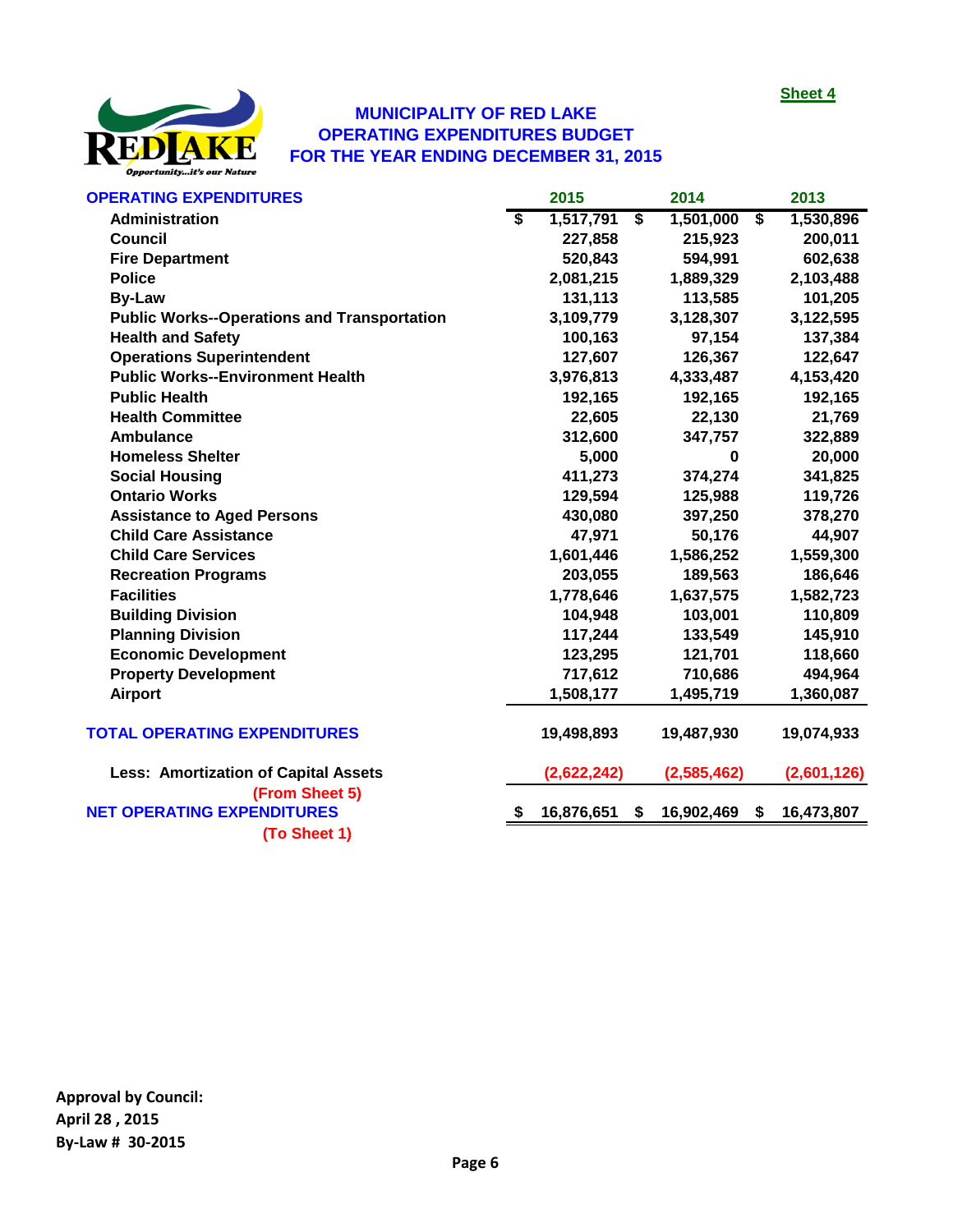

#### **MUNICIPALITY OF RED LAKE AMORTIZATION OF CAPITAL ASSETS FOR THE YEAR ENDING DECEMBER 31, 2015**

| <b>AMORTIZATION OF CAPITAL ASSETS</b>              |   | 2015      | 2014                 |   | 2013      |
|----------------------------------------------------|---|-----------|----------------------|---|-----------|
| <b>Administration</b>                              | S | 4,591     | \$<br>$\blacksquare$ | S | 25        |
| <b>Fire Department</b>                             |   | 92,117    | 93,201               |   | 95,043    |
| <b>Public Works--Operations and Transportation</b> |   | 774,757   | 830,239              |   | 865,332   |
| <b>Public Works--Environment Health</b>            |   | 886,712   | 885,027              |   | 879,114   |
| <b>Child Care Services</b>                         |   | 67.791    | 68,340               |   | 69,974    |
| <b>Facilities</b>                                  |   | 356,072   | 272,202              |   | 273,379   |
| <b>Building Division</b>                           |   | 2,551     | 5,360                |   | 5,360     |
| <b>Property Development</b>                        |   | 35,199    | 35,199               |   | 35,097    |
| <b>Airport</b>                                     |   | 402,452   | 395,894              |   | 377,801   |
| <b>TOTAL AMORTIZATION OF CAPITAL ASSETS</b>        |   | 2,622,242 | 2,585,462            | S | 2,601,126 |

**(To Sheet 4)**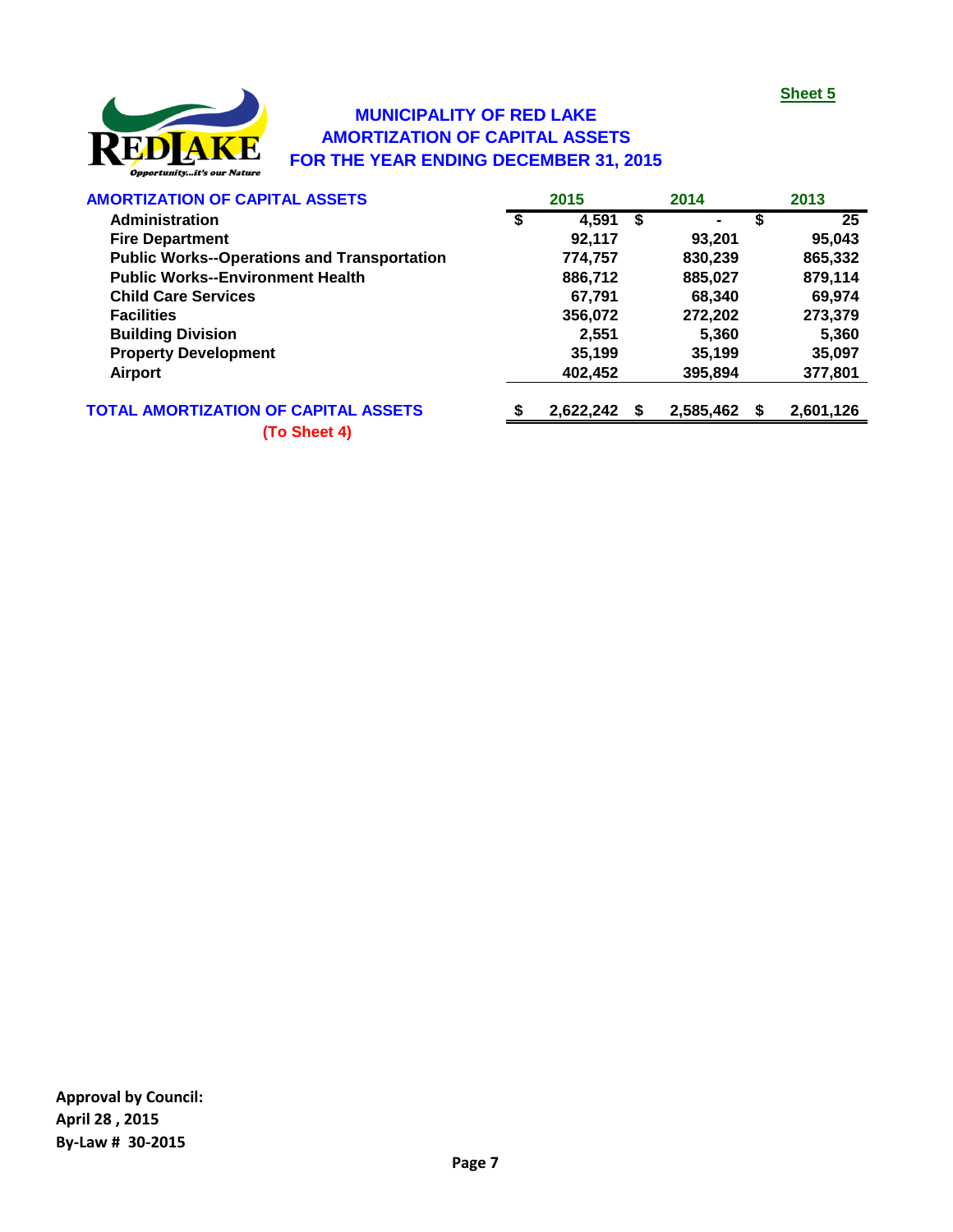

#### **MUNICIPALITY OF RED LAKE PRINCIPLE REPAYMENT OF LONG TERM DEBT FOR THE YEAR ENDING DECEMBER 31, 2015**

|                                                    | 2015            |    | 2014      |   | 2013      |
|----------------------------------------------------|-----------------|----|-----------|---|-----------|
| Administration                                     | \$<br>22,110    | \$ | 21,946    | S | 21,789    |
| <b>Fire Department</b>                             | 44,862          |    | 121,420   |   | 146,208   |
| <b>By-Law</b>                                      | 4,055           |    | 3.905     |   | 3,760     |
| <b>Public Works--Operations and Transportation</b> | 464.185         |    | 564.713   |   | 586,132   |
| <b>Public Works--Environment Health</b>            | 517,111         |    | 692,134   |   | 778,487   |
| <b>Child Care Services</b>                         | 15,780          |    | 42.341    |   | 68,904    |
| <b>Recreation Programs</b>                         | 889             |    | 856       |   | 824       |
| <b>Facilities</b>                                  | 58,002          |    | 74,991    |   | 86,594    |
| <b>Building Division</b>                           | 1.674           |    | 1,668     |   | 1,662     |
| <b>Property Development</b>                        | 346,502         |    | 343,194   |   | 320,452   |
| <b>Airport</b>                                     | 187,168         |    | 180,441   |   | 180,441   |
|                                                    | \$<br>1,662,339 | S  | 2,047,609 | S | 2,195,253 |